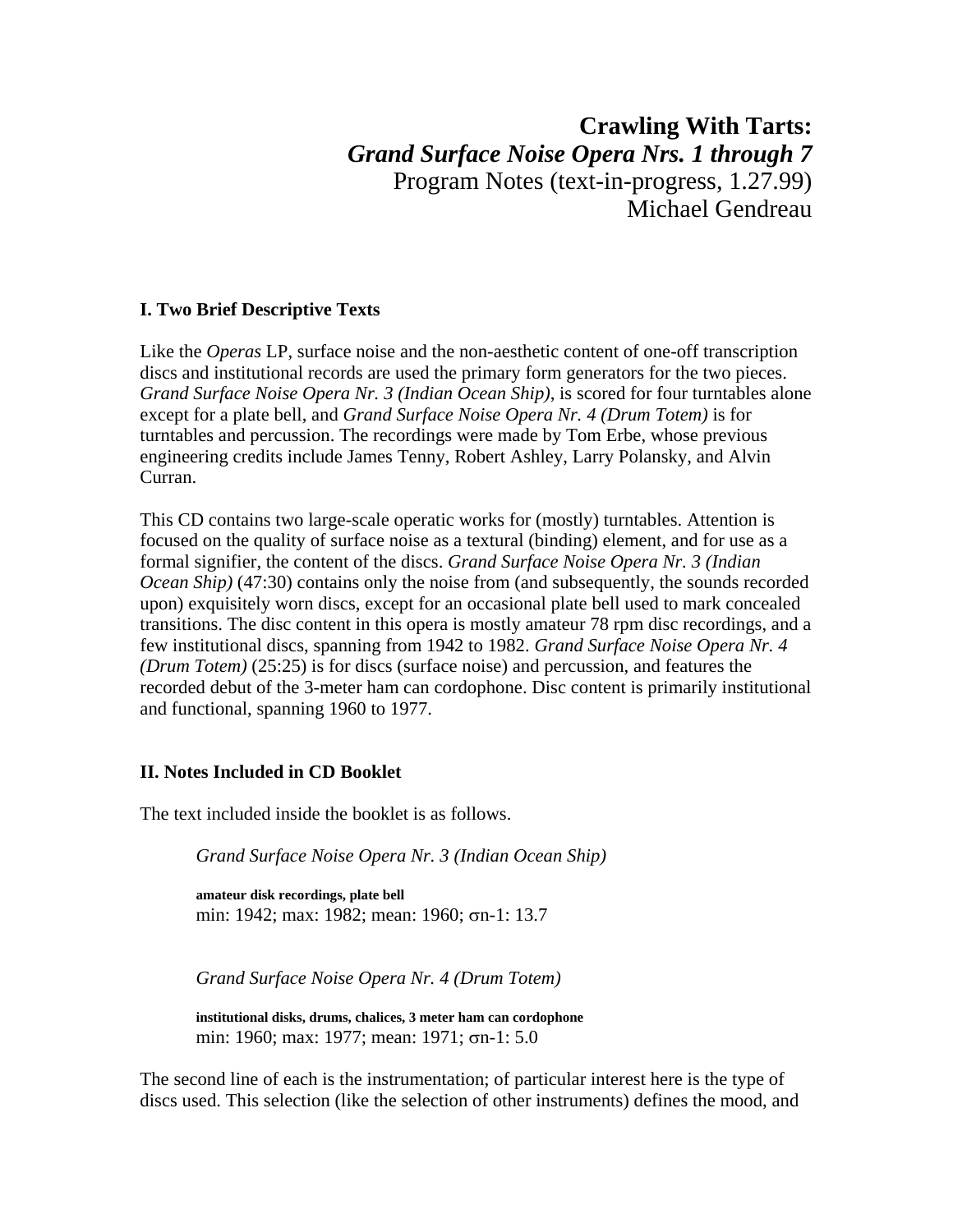other factors, of each piece. The third line of each contains the results of a statistical analysis of the historic span of each set of discs. This also is related to the mood, time in an historical sense, defined by a span of time, and by points within that span.

## **III. Interview Excerpts on the Aesthetics of the Surface Noise Opera**

From *ND* Nr. 17 (written September 25, 1992):

# **Daniel Plunkett: What is the working relationship and process like when working on musical material?**

**Suzanne Dycus:** Today we are working on a piece for the two of us to perform. Recently we have been developing "play along with music" using auto-manual 33- 45-78 RPM record players to assist us. We have a collection of 78s which we began on our first trip to London when I found our first 78 player on Portobello Road in 1986. We carried it around with us for the rest of our trip; I went to Europe precisely for the reason of finding one, and a tea set. We play more than one 78 at a time, records having the same or different feeling, and add percussion and other sounds along with them to create the atmosphere. In the end, everything falls into place by the spontaneity of the event. To begin the present creation, we went to a 78 store and dug through boxes. Came home, played them for each other in various combinations. This discriminatory placement is the beginning. Next we will listen to what they say and play other instruments with them. This is how we will build our symphony. The things are there, they just need to be defined.

From an unpublished interview for *Grito* (written October 6, 1993):

### **Grito: What kind of materials and effects are used to compose your music?**

**Michael Gendreau:** Anything; whatever is needed. Lately we have used turntables frequently, because we have found as source material many home-cut records (mostly made between 1940 and 1950). There are some amazing sounds to be found on these old disks, in the signal *and* the noise. It is important to note that nearly all of them were made for non-aesthetic purposes, i.e., simple communication, but they carry with them much more because of this: historical style, social conventions unintentionally communicated, etc.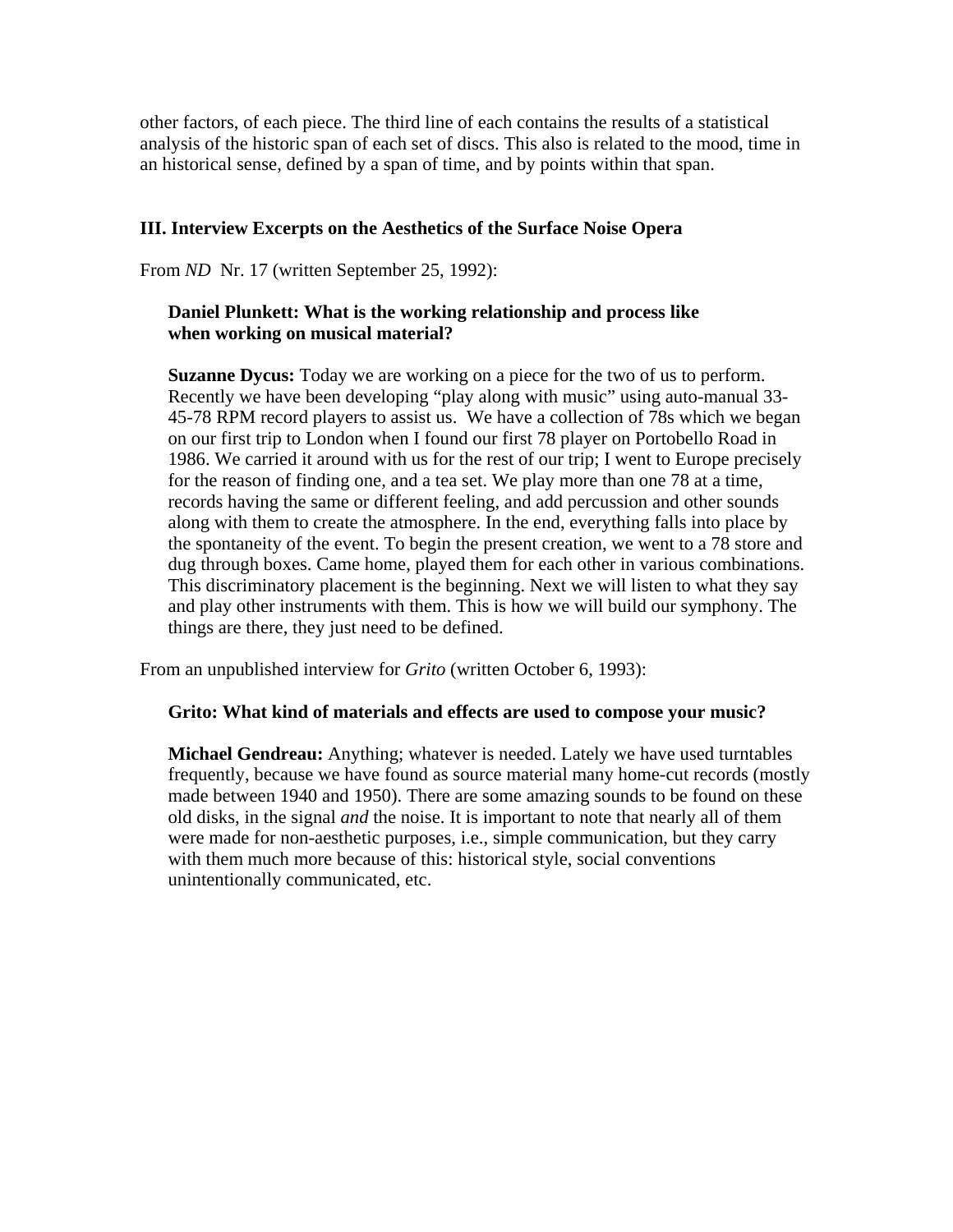From *Popwatch* Nr. 6. Here are four excerpts from a conversation between Michael Gendreau and **Suzanne Dycus-Gendreau**, recorded on September 9, 1994. The conversation is inspired by questions asked by Leslie Gaffney.

#### Excerpt One:

**OK, so what are your ideals when creating the turntable pieces?** Well...some of the sub-ideals?...**Those are all about narratives, those are all about building stories...**Stories, that's excellent: that's why they are called "operas". **Right. That's why the record pieces are** *that way***.** So the ideal then is to communicate a linear story. **Yes.** A story with a theme and plot. **Right.** Well, I think that's true sometimes but other times I think we have nonlinear stories that are ...**branches...they deal with religion and politics and social...they are branches of whole...they are cohesive but they have offshoots so that you can go off in different directions...which makes it open-ended, it makes it so you have to...everyone gets something else out of it...they understand it differently.** Right. **That's what the** *operas* **remind me of.** 

#### Excerpt Two:

This is one of the reasons we started working with turntables so that we could, the two of us, perform live more ideas, simultaneously, than two people normally can. Some of the recorded music *is* translatable to performance. Some of the recent pieces were made specifically for performance. Just about all of the operas were made that way, with a performance in mind...and then later, recorded. The performance and recording of these are similar. Things are balanced better on the recordings, but the live shows include audience interaction. **And they also...they're faster and more alive...more hooked into the nervous system, rather than into the creative...**The visual part was important...

#### Excerpt Three:

Oh this is an interesting question, well, because some of these things *did* come from our folks, in the sense that, we grew up hearing a lot of this music subliminally, and regarding some of these researches, it originally was not so much the idea of putting out music using these sources, but an exploration looking for...trying to understand some of this stuff that we had heard...recordings, but also advertising, things like that. My parents set me down in front of the television a lot when I was little, and I know I soaked up a lot of advertising...I've always been curious about what it was, of what it was made, and what effect it had. As to the rest of the question...those recordings come from everywhere, not just one caché. **I think our beginning started with the record player we first bought...a 78 player bought in England, and we had that one record...**that's right...**and then from there we started collecting 78s, and then through 78s we discovered the one-of-a-kind's...and through one-of-a-kind's we started...**those being the amateur disc recordings...**those started inspiring us to make the operas. The** *Bee Opera* **was the first opera in which we used the record player...and that's where we used the first form of the bee static...**we actually used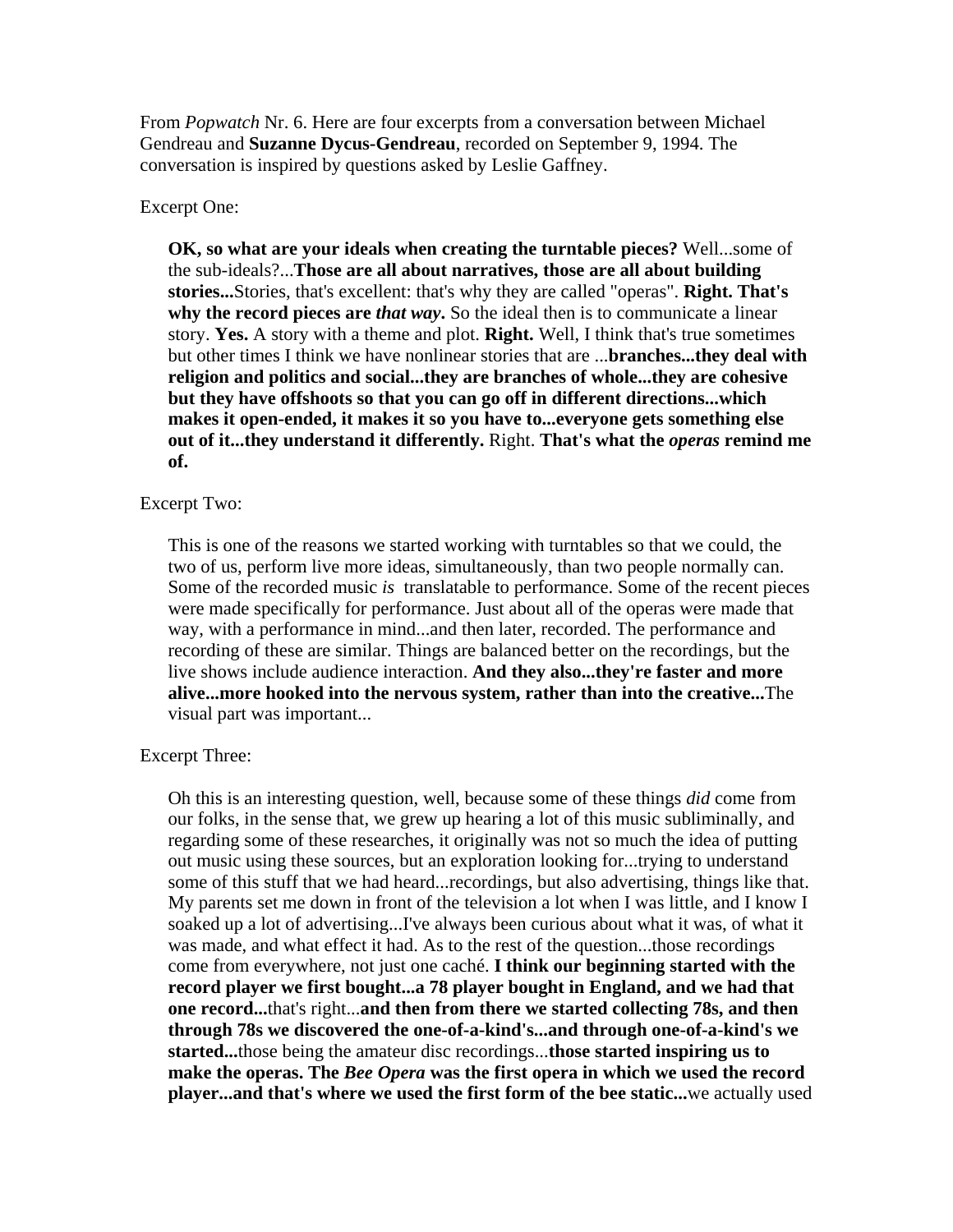a turntable first on *Voccianna*...**that was the very first time we used a record player...**and it was used in *Sarajevo Center Metal Doors*; I can't remember if that was before the *Bee Opera*...Oh, but this is about the material, though, about what's *on* the disks. It ends up that these records contain a lot of interesting cultural artifacts. I guess about the most important thing about them is that they weren't made for aesthetic reasons. They were made for someone's personal documentation, or they were singing a song, or speaking a letter to somebody else...so they are personal and...completely divorced from the idea of *creation*, as an insulated, separate world (such the worlds of art or music). Their world was just their real lives...and that's one of the most attractive things about them and why we like to use them. That aspect...that's the content...but there is also the surface noise, which is really quite beautiful...it's not overdone, overstated...it's simple but complicated, simple in sound but complicated in information. **Right.** 

#### Excerpt Four:

We have a cutting machine, a disc cutting machine, that we use. [Suz and Mic digress, inventing sections for *Particularly Noisy Opera*, to be written for an upcoming concert, using the cutting machine.] The reason it's particularly noisy is because the disc recorder has a very dull needle, so anything it cuts right now *is* particularly noisy.

From an interview with Scott Thiessen, which took place on June 25, 1995, for *Popnausea* Nr. 2:

#### **Scott Thiessen: If there is talking in some of your pieces is that mostly sound oriented too or is actually what the words are?**

**Mic:** Yea...I know this question and this is an important question. The question is...is the...is the textual component as important as the sonic element? Right? Is the literal meaning of the sample as important as the sound of the sample? And I think...Suz will give her own answer...but I think that we are using it as the sound rather than the literal meaning. 'Cause were not trying to recycle things, or to recontextualize old meanings.

**Suz:** Exactly.

**Mic:** I think we're really interested in...the sort of sonic communication itself, which is more complex and carries more information than verbal communication. You know like if we take some conversation, it's just the sound of the language rather than the words being spoken...to directly answer your question. And we've done things like taken whole...we have a piece, "Flat Leaves and Mandrills" which is about 25 minutes long or 20 minutes and throughout the whole piece it's based on a conversation...a taped conversation that Suz and I were having, or...no actually...it was Suz and Scott I think. Anyway it's wholly based a conversation. But the conversation isn't meant to be heard, in fact it usually isn't heard, but the forms and the rhythms of the speech and all that to a large extent determine the other sounds we added later. So it started out with that conversation at the base, but the literal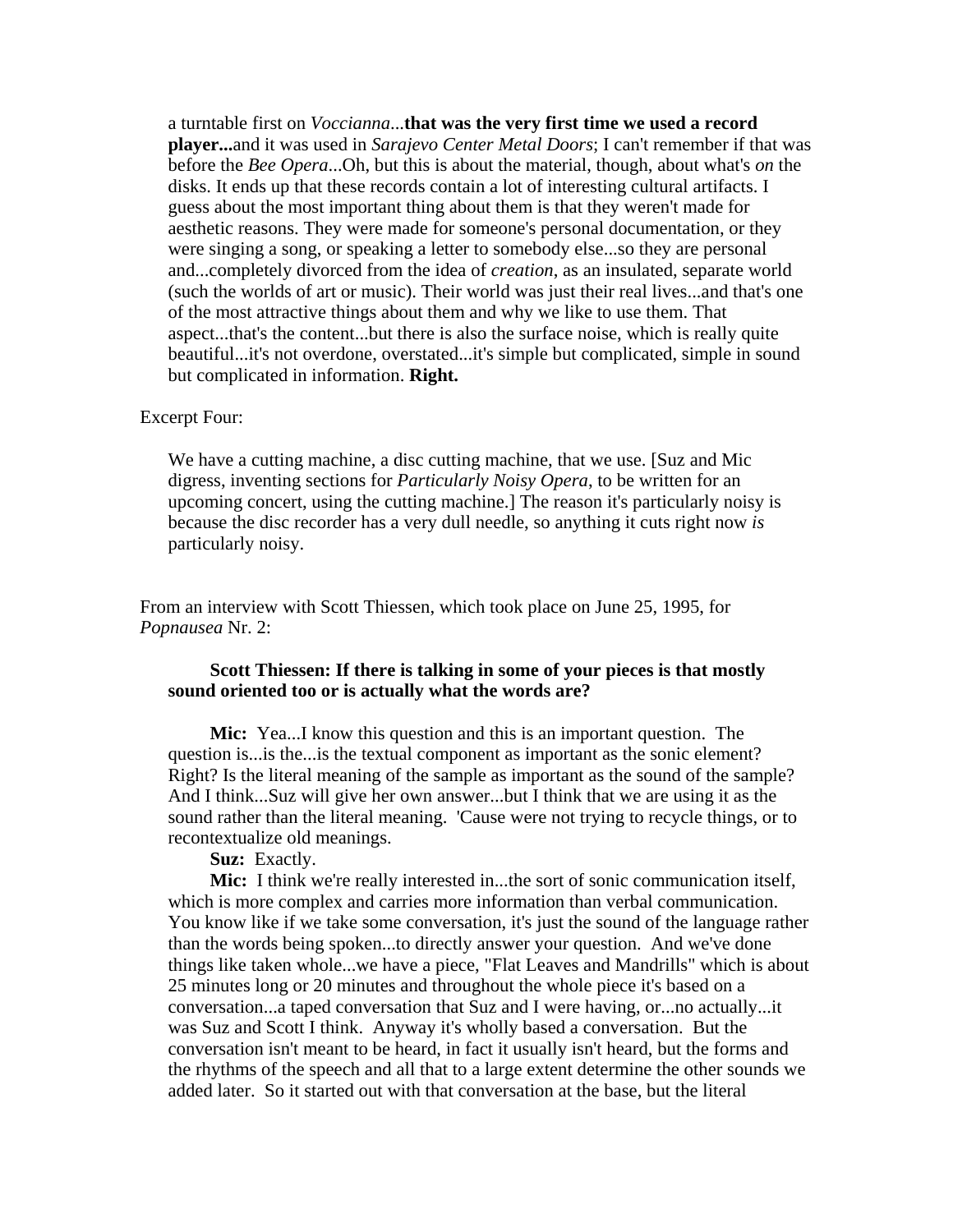conversation was completely suppressed by the end of it. The rhythm of the conversation and the form of the conversation is retained...and that's interesting to us. You're highlighting a part of the conversation that's not usually heard or is not usually paid attention to...it's always heard I mean but it's not easily cognated. That's more interesting to us than to blatantly say a thing...[obscured]...more subtle. At least this is our intention.

# **IV. Excerpts from Letters and Other Relevant Notes**

From a letter from M. Gendreau to Vittore Baroni (September 4, 1995):

"In honor of one of, in my opinion, our greatest musicians, who recently passed away, I want to send you this quote found in an article today. It is by Pierre Schaeffer, and I think it expresses more clearly than I myself could have, sentiments we have about the (re)use of old records in our operas. It is sad that his writings have not been very popular in the United States; I hope he was better respected elsewhere. '...there are no sounds (musical); noises (of happenings) or words (of a language) which are not (even though specialized) something else as well; i.e. clothed in a sonority which transcends their use. $"$ <sup>[1](#page-4-0)</sup>

From "Human Performance and Noise" by Dylan M. Jones and Donald E. Broadbent, contained in Cyril Harris: *Handbook of Acoustical Measurements and Noise Control* (third edition):

"The susceptibility of memory to the effects of irrelevant speech suggests that a whole range of tasks with which this type of memory has an intimate connection, such as reasoning, mental arithmetic, and problem solving, will also be vulnerable to disruption. Semantic processing (in this case, checking whether sentences make 'common sense') and syntactic reasoning (checking whether assertions such as 'A follows B––BA' are correct) are immune to disruption by continuous meaningless noise, but performance on both types of tasks declines if the subject is exposed to conglomerate noise containing irrelevant speech."

From Ernest Robeson *Phonetic Music* p. 87

 $\overline{a}$ 

"...Context free English occurs in specialized languages of poetry, advertising, song lyrics, nonsense syllables, short phrases in speech research, short sequences in foreign language teaching, speech therapy, deaf pedagogy, and any isolated short sequence of language of four to five syllables..."

<span id="page-4-0"></span><sup>&</sup>lt;sup>1</sup> From Pierre Schaeffer "Sound and Communication" in *Cultures: Music and Society* Volume 1 Nr 1 (1973)